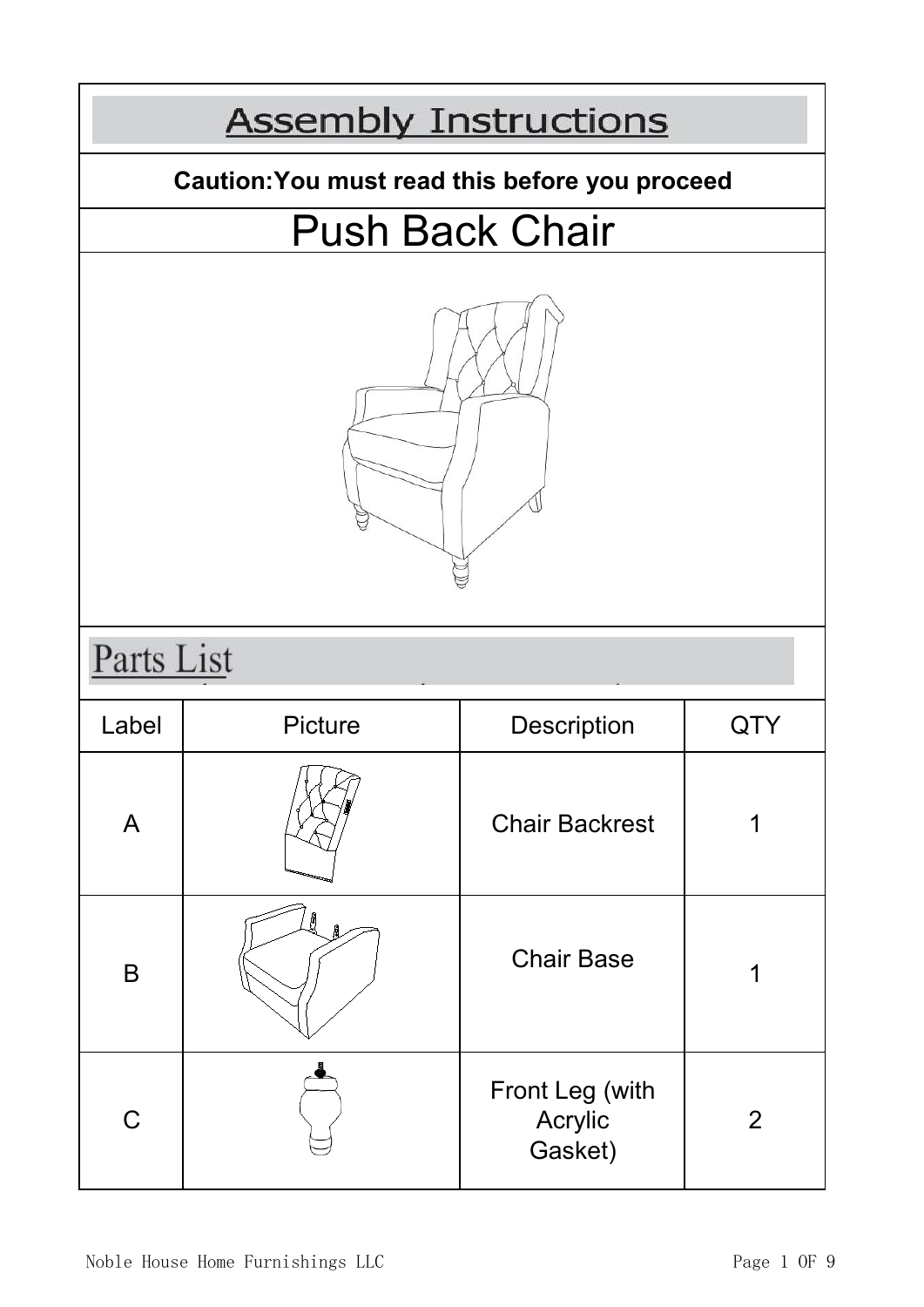| D                                                                  | ≫                                                                                                 | Hind Leg (with<br><b>SiliconeGasket</b><br>and Acrylic | $\overline{2}$ |
|--------------------------------------------------------------------|---------------------------------------------------------------------------------------------------|--------------------------------------------------------|----------------|
|                                                                    |                                                                                                   | Gasket)                                                |                |
| E                                                                  |                                                                                                   | Left Wing                                              |                |
| F                                                                  |                                                                                                   | <b>Right Wing</b>                                      |                |
| Hardware                                                           |                                                                                                   |                                                        |                |
| Label                                                              | Picture                                                                                           | Description                                            | <b>QTY</b>     |
| $\begin{pmatrix} 1 \end{pmatrix}$                                  |                                                                                                   | Gasket                                                 | 3              |
|                                                                    | <b>Assembly Preparation</b>                                                                       |                                                        |                |
| <b>Befor</b><br><b>Beginin</b><br>g<br>Assembl<br>y:<br>. <i>.</i> |                                                                                                   |                                                        |                |
|                                                                    | Read instructions, cover to cover-                                                                |                                                        |                |
| Have 2 adults on hand for assembly-                                |                                                                                                   |                                                        |                |
|                                                                    | Do not assemble on flooring or carpet-<br>Assemble on a clean non-marring surface (packing foam)- |                                                        |                |
|                                                                    |                                                                                                   |                                                        |                |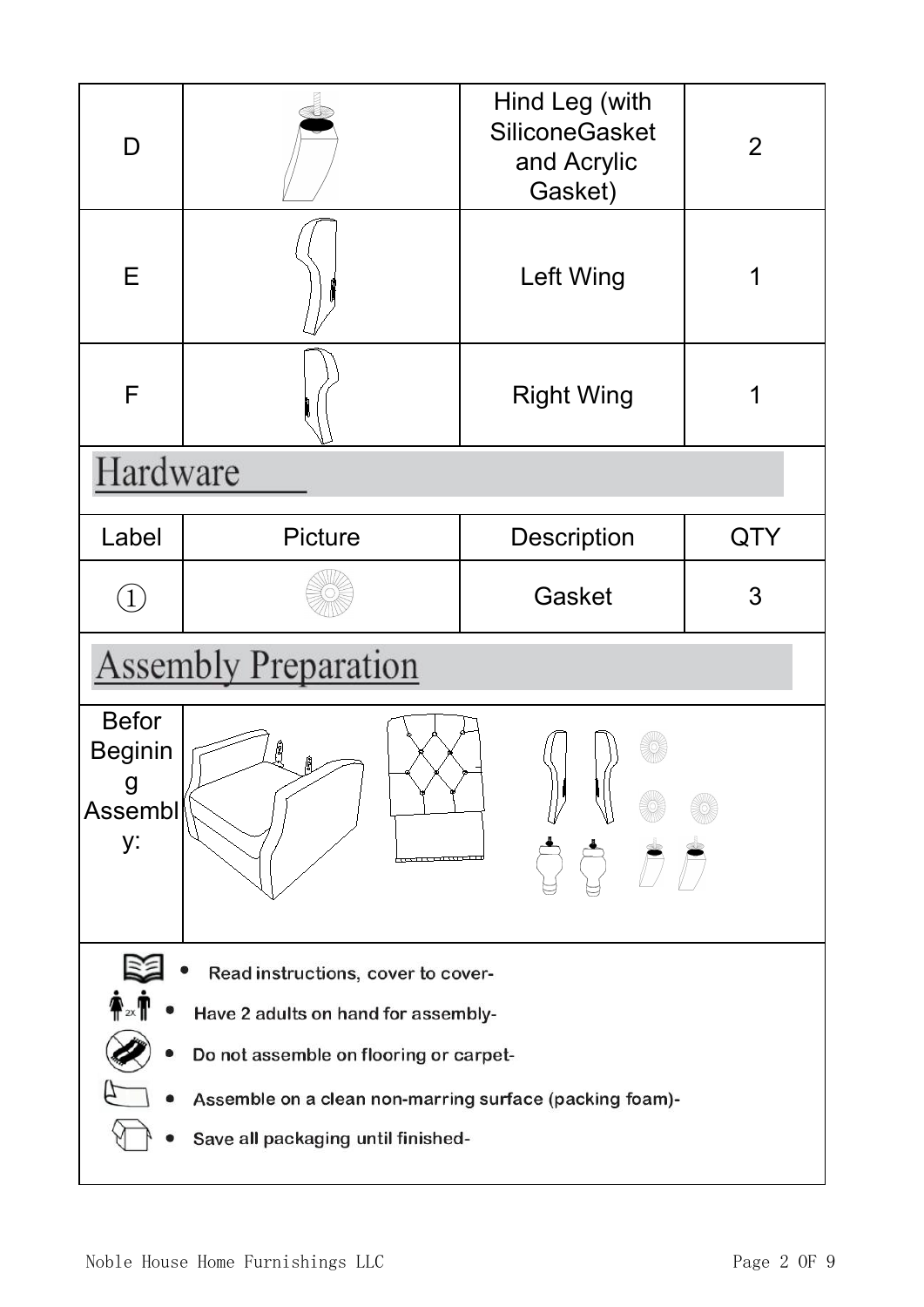## **Assembly Steps Overview** Chair Backrest(A) Left Wing(E)  $A \wedge B$  Right Wing(F) Chair Base(B) Hind Leg(D) Front Leg(C) Front Leg(C) **FRONT FACING** This Push Back Chair has multipled parts and may require up to some 30 minutes to assemble. To give you an overview of the Push Back Chairparts,the above picture is to help you put the various parts into perspective.Please read through the instructions below to familiarise yourself with the parts and steps before assembly. Step 1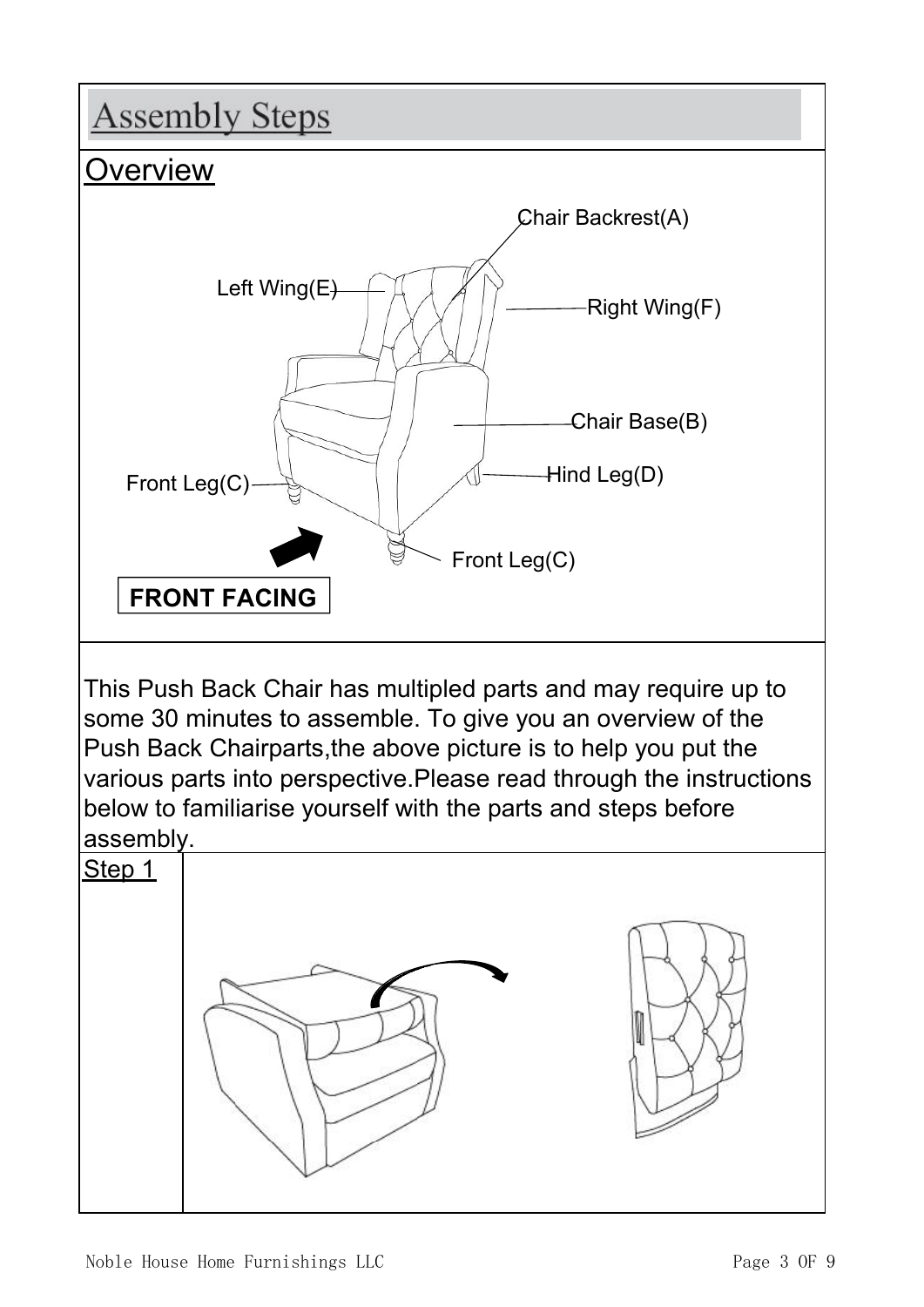Take out the Chair Backrest(B) from Chair Base(A). Place the Chair Base(A) facedown on a clean, non-marring surface.

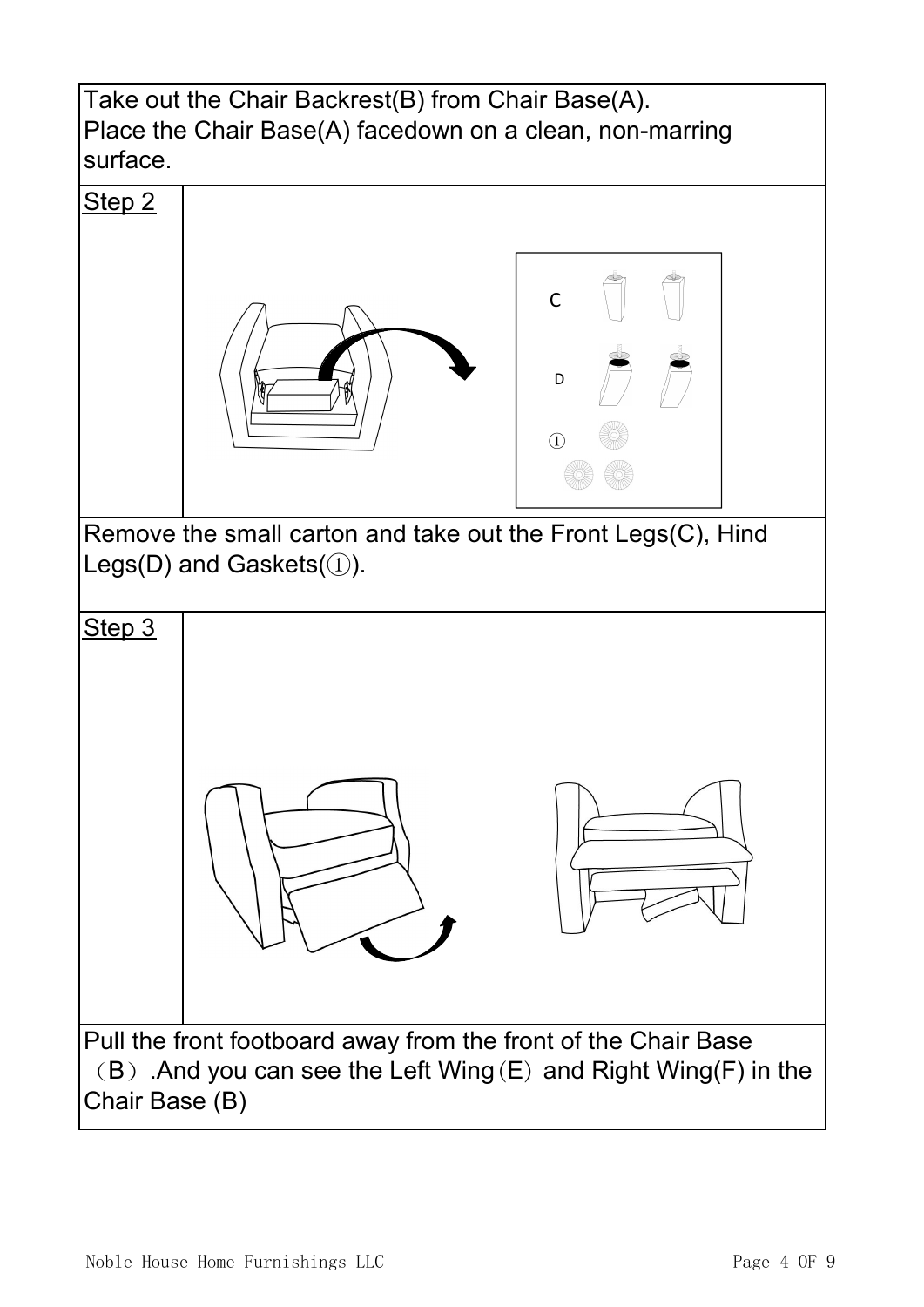

Place the Chair Base(B) facedown on a clean, non-marring surface.

Install the Front Legs(C) and Hind Legs(D) into the bottom of the Chair Base(B) by placing a Gasket( $(i)$ ) onto the threaded stem of the Legs.

And then insert the threaded stem into the threaded mounting position at each Corner of the Bottom of the Chair Base(B). Tighten by turning the Legs clockwise.

Stand the assmbled Chair Base up and test for stability on a Level Surface.

**Note: The use of Gaskets are OPTIONAL and are especially useful to help alleviate slight wobbles. Some Wooden Legs may need more than one whilst some legs do not need any.**

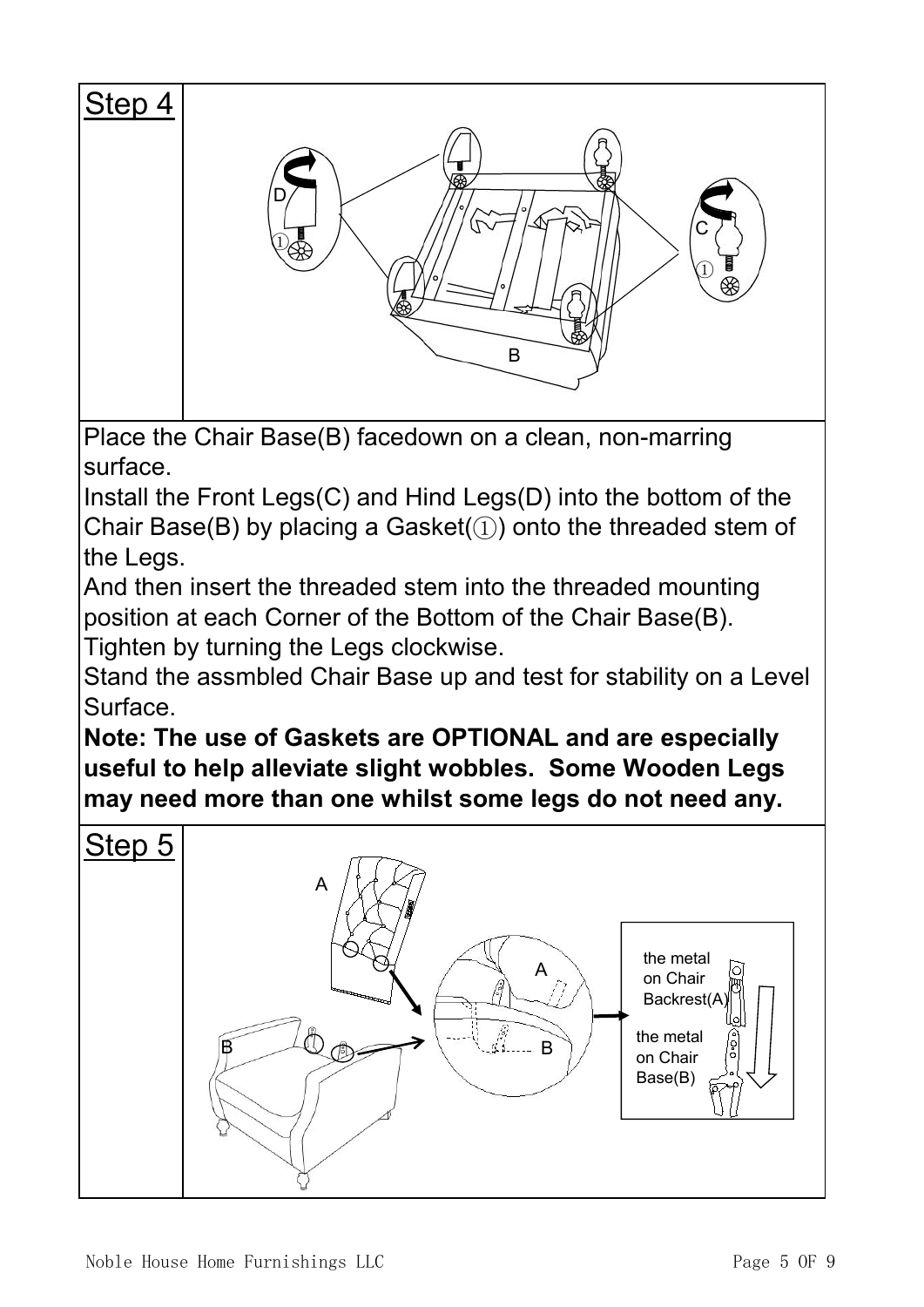With assistance of your adult partner,hold up the fully assembled Chair Base(B).

Insert the small metal arms on the sides of the Chair Backrest(A) into the prefabricated slide lock gadget on the ChairBase(B) as shown above. Firmly but gently, push the Chair Backrest(A) downwards until the Chair Backrest(A) is fully slotted and locked into position.



Insert the small metal on the sides of the Left and Right Wing $(E)(F)$ into the prefabricated slide lock gadget on the Chair Backrest(A) as shown above.

Firmly but gently,push the Wing downwareds until the Wing is fully slotted and locked into position.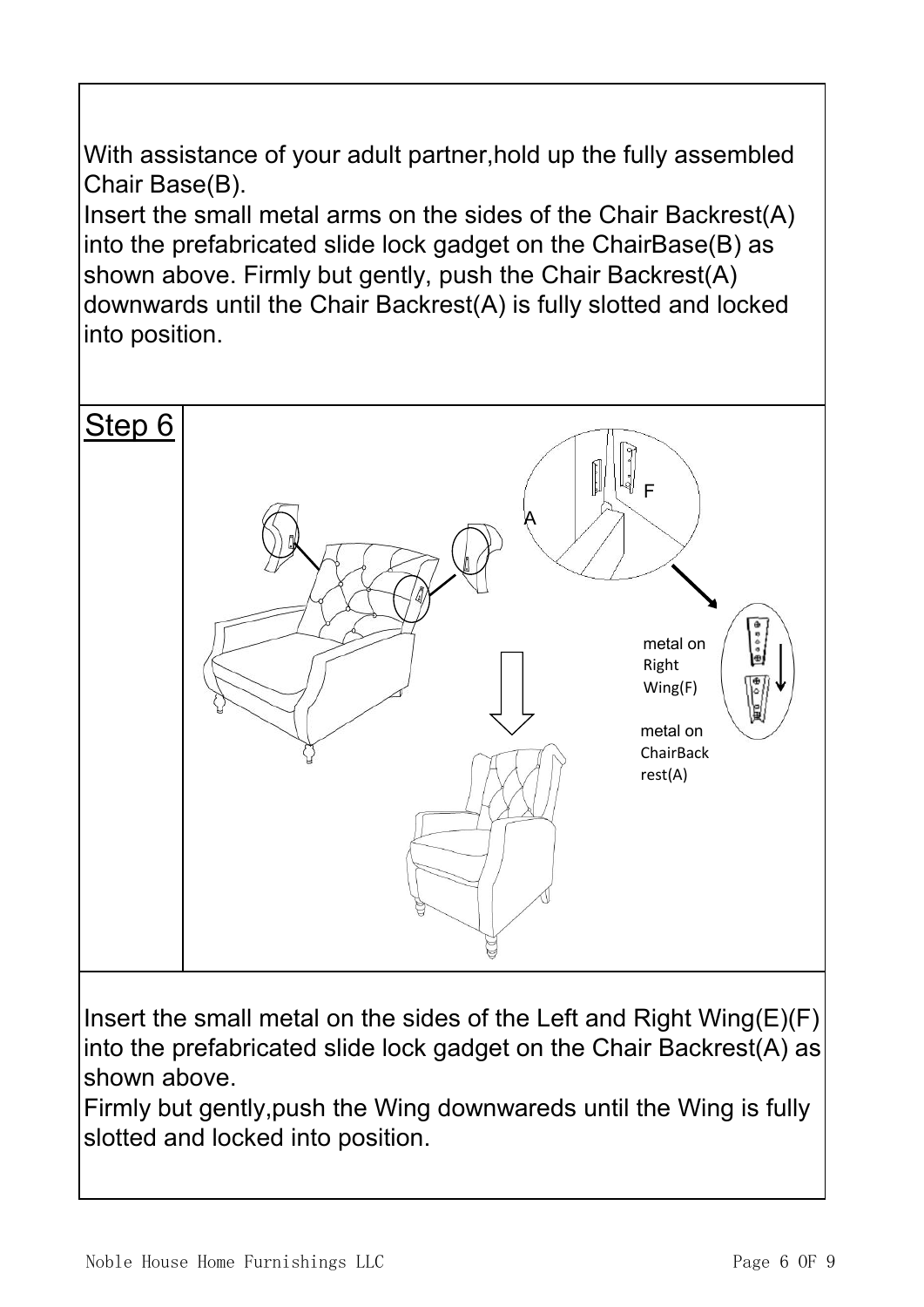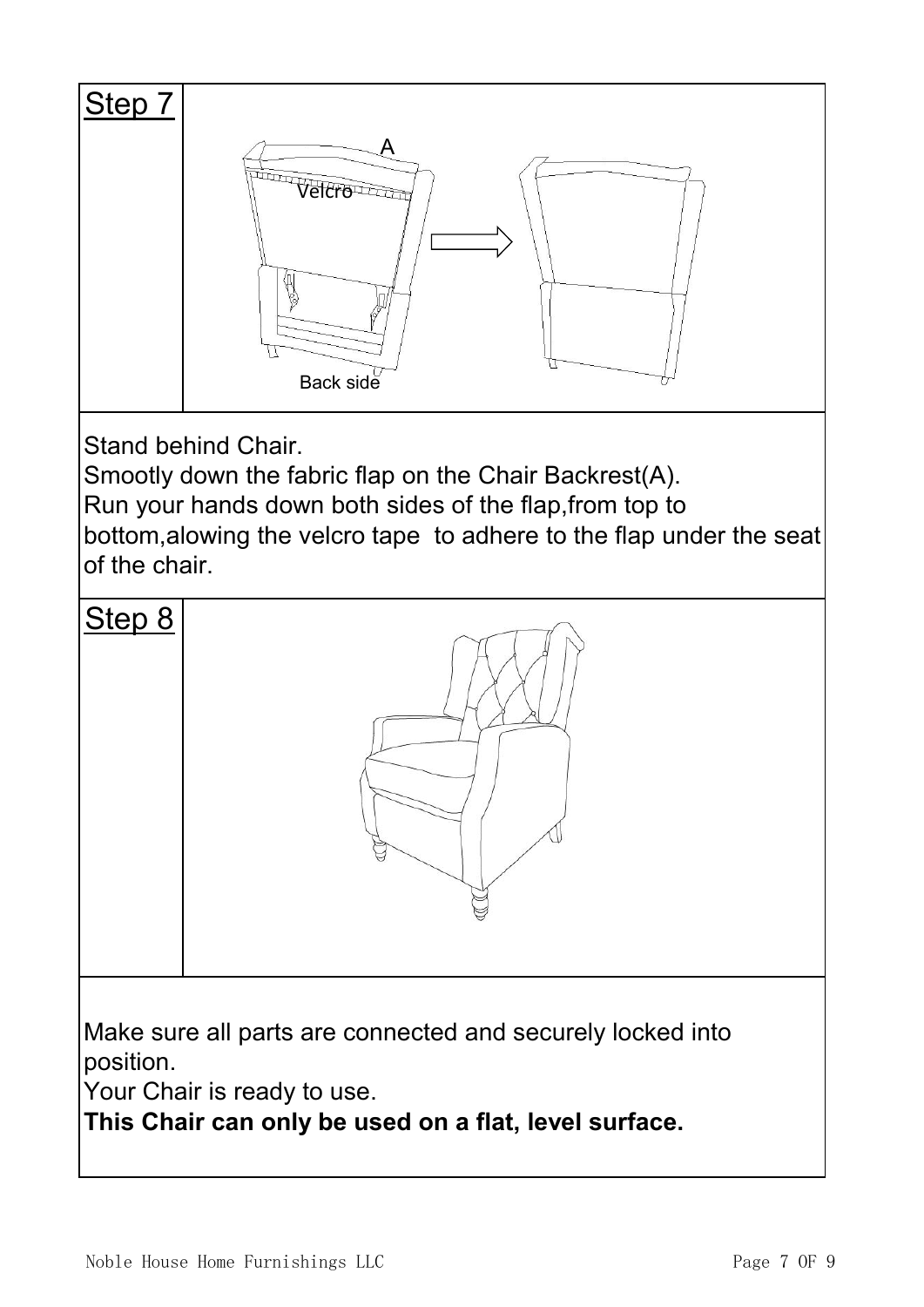